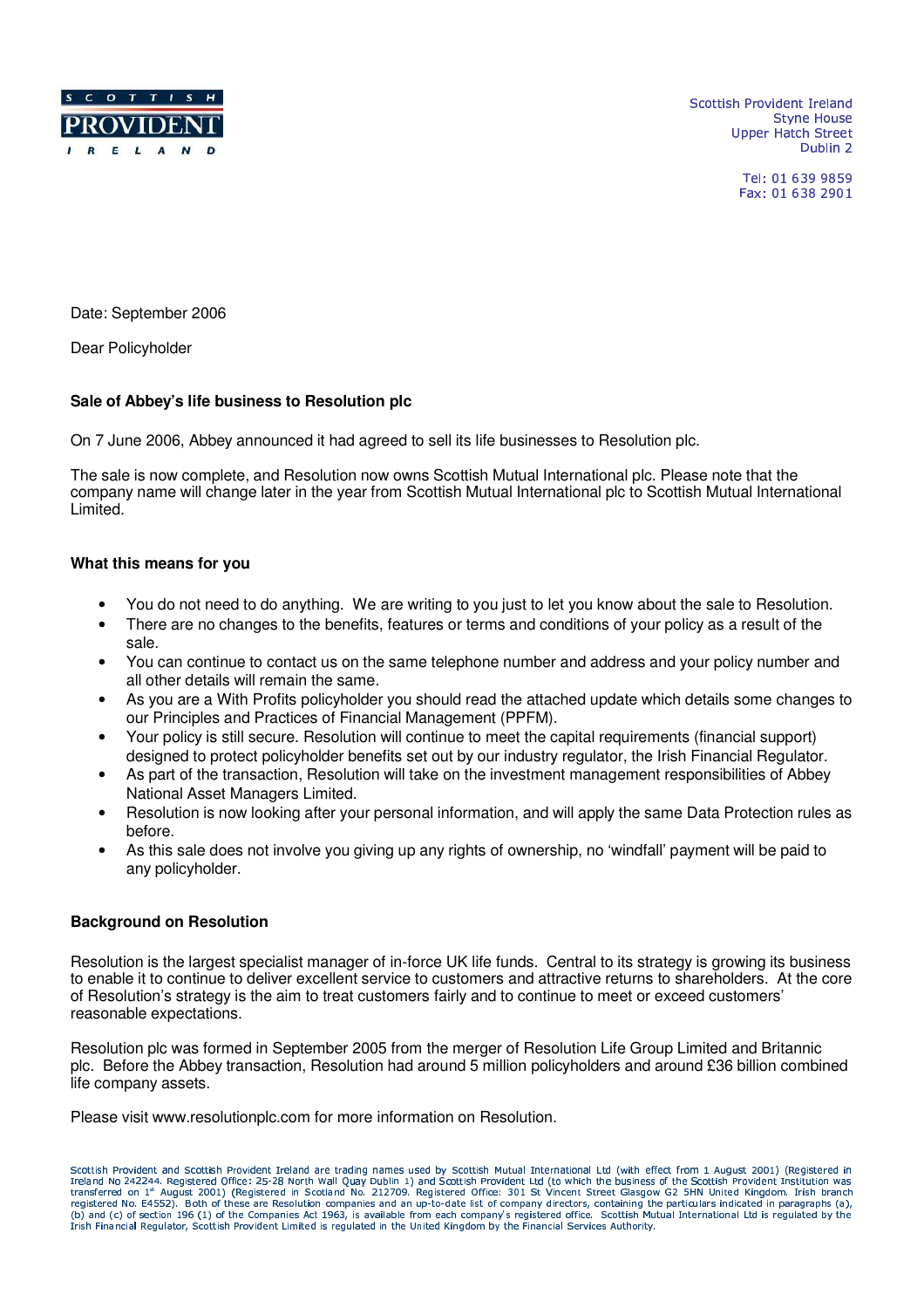

# **Who you should contact if you have a question**

If you would like some advice on your plan, you should speak to your financial adviser first. Our customer helpdesk is also available in the normal way. Please contact us by email at info@scotprov.ie or by telephone on 01 6382900. Lines are open Monday to Friday from 9am to 5pm.

### **What you need to do now**

Just to confirm, there is no need for you to do anything as a result of the sale. If however you would like to ask any questions about the sale please call our dedicated helpline on 01 804 4007. Lines are open Monday to Friday from 9am to 5pm.

Yours faithfully

Graham Singleton Managing Director Life Division Resolution plc

Coottish Desvident and Coottish Desvident Tealand are trading names word by Coottish Mutual International Ltd (with offert from 1 Award 2001) (Desistance) in Scottish Provident and Scottish Provident Ireland are trading names used by Scottish Mutual International Ltd (With effect from 1 August 2001) (Registered in<br>Ireland No 242244. Registered Office: 25-28 North Wall Quay Dubl ITANSIETEG ON 1^ AUGUST ZUU1) (KEGIStEFG IN SCOLANG NO. ZIZZUY, KEGIStEFEG UTIGE) SI VINCENT STEET GIASOW GZ SHN UNIEG KINGOOM. IIISN DTANGA<br>registered No. E4552). Both of these are Resolution companies and an up-to-date l . . . JA A SKALDA US TALATA UST AT CAMBANY A PACTAPOL CARTO BU registered No. E4552). Both of these are Resolution companies and an up-to-date list of company directors, containing the particulars indicated in paragraphs (a),<br>(b) and (c) of section 196 (1) of the Companies Act 1963, i